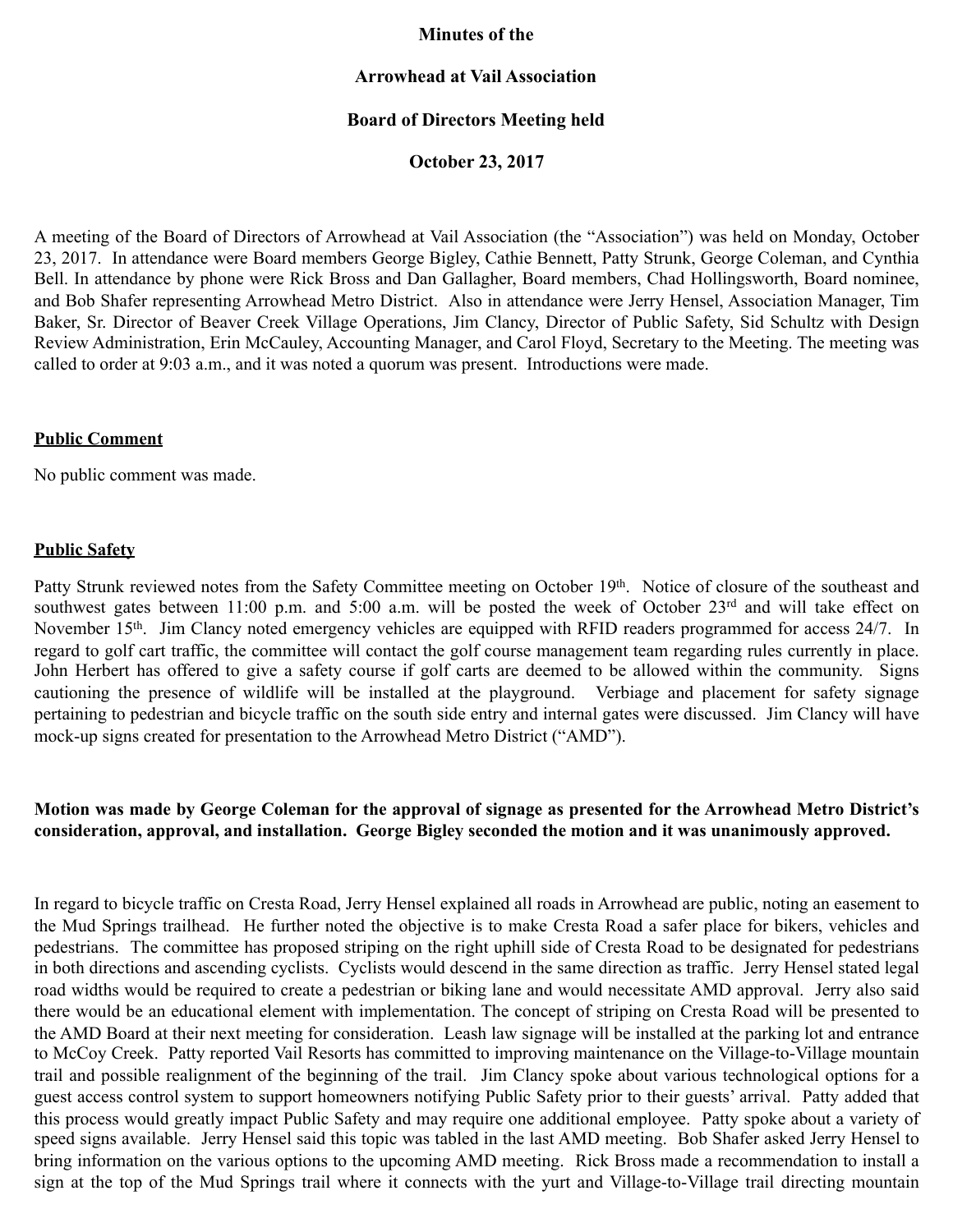bikers to descend on Arrowhead Mountain rather than Cresta Road. Jerry Hensel advised this trail is controlled by Vail Resorts which strongly supports multi-use trails and would not likely be in favor of such a sign. George Coleman suggested a sign recommending both hikers and mountain bikers descend on the mountain trail.

## **Design Review**

Sid Schultz said the proposal for the Design Guideline revision project is currently being reviewed by the Association's attorney. David Cooper has a few additions to make with a target of having a proposal in place and accepted by the Association Board by the November 2nd Design Review Committee ("DRC") meeting. After that meeting a kick-off meeting will be held with Shepard Resources, the DRC, and the adjunct advisory committee. Cathie Bennett asked if the cost for this project is expected to be incurred in 2018. Sid answered \$10K is anticipated to be paid in 2017 with the remainder in 2018. Jerry Hensel clarified, with the addition of a 10% contingency, \$120K is currently budgeted for this project. The Board agreed to let the DRC and advisory committee determine when to hold the next Town Hall meeting. Rick Bross commented his liaison role with DRC will end with the end of his term on the Board this year. George Coleman responded that the 2018 constituted Board will make recommendations to set up all committees.

# **Committees**

Activities Committee: George Coleman referred to the Activities Committee Report distributed to the Board for inclusion in the minutes. 2018 winter programming being considered includes trail hiking, snow biking, ski demo day, back stage tours of the ski resort, cross-country skiing on the golf course, first tracks for residents, adult snow games, children's snow games, snowshoe walks, full moon snowshoe and dinner at Vista Restaurant, and trivia night. 2018 summer activities anticipated include tennis, pickle ball, children's day camp, Fourth of July community breakfast, movie night(s), fishing, hiking, biking, trivia night, and aqua fitness at the Arrowhead Village pool. Discussion took place in regard to the frequency of email communication. This subject will be revisited at the next Board meeting.

Strategic Planning: George Coleman stated the Strategic Planning Committee has affirmed its recommendation to expand the hiking trails. Once this has been approved and funded, trail cuts will begin in the spring and targeted for completion by Labor Day. Bachelor Gulch Village Association will be asked to contribute toward the project. Tim Baker explained the need for documentation to clarify expectations of the Association and Vail Resorts prior to proceeding with this project. As indicated in the homeowner survey response and per the Board's direction, the committee is proposing a location for a new pool and hot tub for residents and guests in the area contiguous to the parking lot and current playground. George noted the amount of space available is far in excess to make this improvement. The property is owned by AMD and would require a formal request from the Association for AMD's consideration. If AMD's approval is received to utilize the property, the next step would be obtaining a feasibility study and cost estimate. This information would then be brought before the Board to determine if it is a project they would like to go forward with and how it would be funded. Ultimately, the proposal would be vetted within the community for their approval. Access to the pool was discussed. George estimated a feasibility study to cost no more than \$10K, and suggested it be included in the 2018 budget. Rick Bross said a proposal will be made to AMD for a shuttle to Beaver Creek on Friday and Saturday evenings during the winter season. The morning shuttle pick up has been moved from 8:20 a.m. to 8:15 a.m. for the purpose of getting to Ski School.

Image/Landscaping: Patty Strunk reported a tree was taken out at the main gate and the area looks very good.

Communications: Cynthia Bell put out a second request for newsletter content to compile a final draft for the website designer by Thanksgiving. The Communications Committee has begun working on the Annual Report. Cynthia intends to have further information on this in the next meeting.

Nominating: Dan thanked board nominee Chad Hollingsworth for attending the meeting.

Snow: Rick Bross spoke about the Snow Committee's first meeting. Some items discussed were prioritizing snowmaking on Little Brave and Cresta, increased snowmaking, safety signage, and a designated yellow jacket every ski day. Other possible projects talked about were a kids' activity area on top of the mountain, expanding terrain above the yurt, signage to restrict sledding in the area south of Broken Arrow, and assigning an area above the trail going to the yurt for community activities and games. One committee member has explored incorporating sledding activities within the playground area.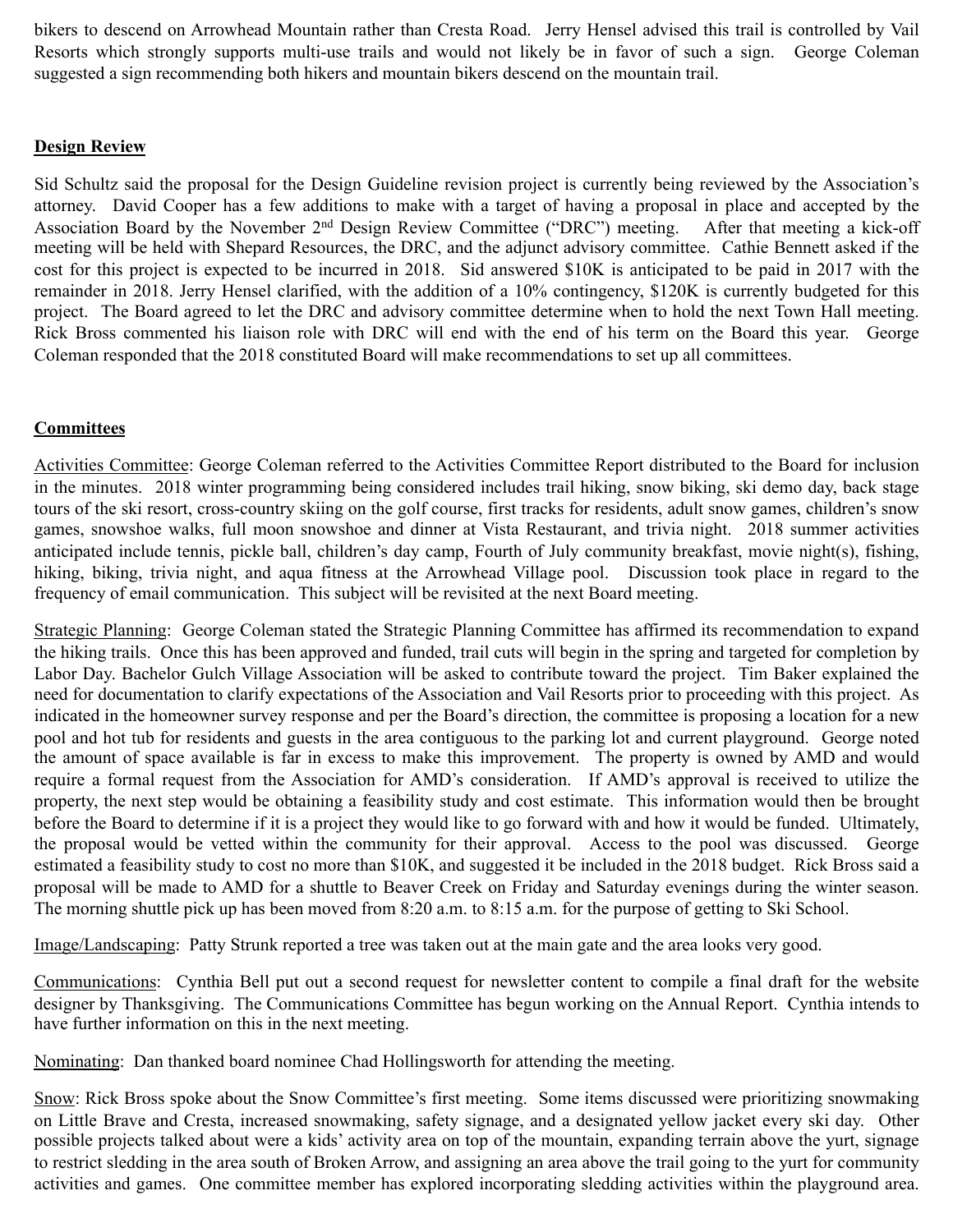Jerry Hensel said safety and liability to AMD would be determining factors. George Coleman suggested including a sledding area as part of the pool feasibility study. Jerry Hensel said he will be discussing a potential sledding area with Country Club of the Rockies ("CCR") this week. Cathie Bennett expressed concern regarding children sliding from the pro tee on the third hole onto Arrowhead Drive. Jerry will alert CCR of this in his upcoming meeting.

# **Financials**

September 2017 Financials: Cathie Bennett reported Real Estate Transfer Assessments ("RETA") have slightly exceeded budget. All dues are in. In other operating expenses, the Pro Shop came in under budget, there was a small overage in irrigation, and a \$9,000 insurance refund will offset the additional shuttle cost which has been carried all year. Discussion took place in regard to how to fund the \$10K for Design Guideline update expenses which will occur in 2017. Erin noted savings in Design Review Administration for a position which was vacant earlier in the year may cover this expense.

FY2018 Budget Planning: Cathie Bennett referred to the previous budget discussion and stated if everything suggested were funded, the ending fund balance would be reduced to \$500K. Association history has been to maintain \$1m. Cathie stated the Metro District has agreed to assume the truck and bus leases for a savings of \$75K. Bob Shafer said there was consensus among the AMD Board that the leases should be a responsibility of AMD, and a final decision will be made at their meeting on Wednesday. It was noted at the last meeting all capital improvements were taken out of the budget except \$30K for Village landscape and \$30K for trails. A conversation took place in regard to increasing the annual assessment to lessen reliance on RETA and allow for certain projects. Rick Bross asked Jerry Hensel to describe the lighting improvements which have taken place. Jerry explained no new lighting has been installed. All existing lighting has been renovated to LED. AMD is currently nearing completion of all the parking lot lighting. Rick expressed interest in hiring a lighting consultant to evaluate the community. The Board decided on the following additions to the 2018 budget: \$80K for the Cresta Road beautification, \$30K for access control upgrade, \$10K for the swimming pool feasibility study, and \$5K for a lighting analysis equaling \$127,500. If the annual assessment were raised by \$400 to \$1,600 per year, this would generate \$291,600 in revenue, leaving a fund balance of \$1,185,000 with the aforementioned projects.

**Cathie Bennett made a motion to approve the 2018 budget as distributed for this meeting with the addition of the following capital projects: \$82.5K for Cresta Road landscape improvements, \$30K for access control, \$10K for feasibility study for a swimming pool, and \$5K for a lighting consultant for a total of \$127,500, and that the budget reflect a \$400 increase in the annual assessment from \$1,200 to \$1,600 per year. George Coleman seconded the motion and it was unanimously approved.** 

**Patty Strunk moved to set a date of record for the Annual Member Meeting as of November 1, 2017. Cathie Bennett seconded the motion and it was unanimously approved.** 

## **Other Business**

Rick Bross referred to the Drone Policy he previously distributed to all Board members, noting it has been reviewed and approved by the Association's legal counsel. Jerry Hensel suggested changing the wording of Village to the Arrowhead Community. General consensus among the Board was in agreement with the Drone Policy.

**There being no further business, Patty Strunk made a** m**otion to adjourn the meeting. Cathie Bennett seconded the motion and the meeting was adjourned at 11:00 a.m.** 

Respectfully submitted,